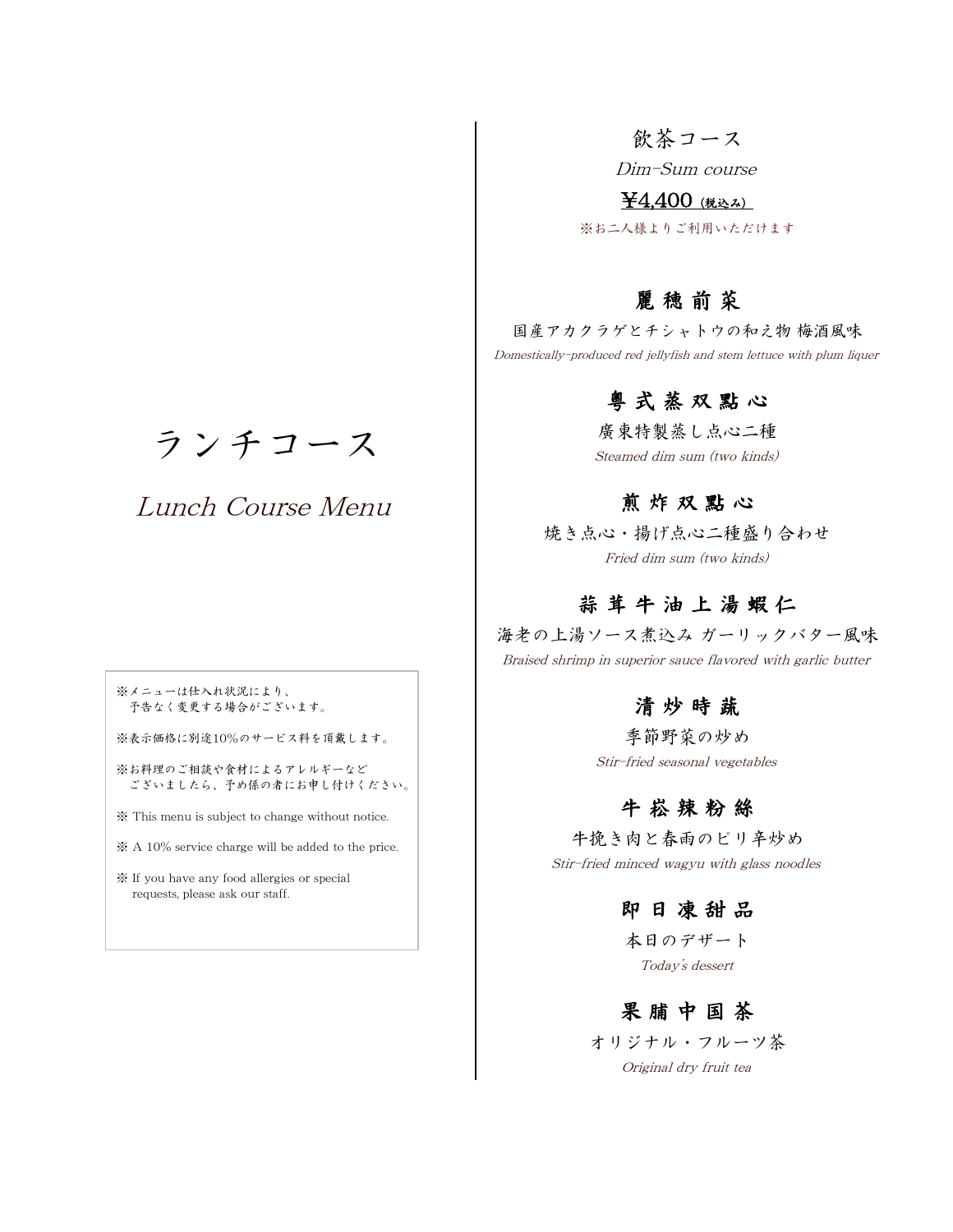水仙コース 牡丹コース

※お二人様よりご利用いただけます インディスク マンジャン しゅうこん様よりご利用いただけます  $\text{\yen}6,050$  (税込み)  $\text{\yen}8.250$  (税込み)

# 麗 穂 前 菜 盆 は ま ま ま ま ま ま ま 違 様 前 菜 盆

季節の前菜四種盛り合わせ | 麗穂特製前菜盛り合わせ Assorted appetizer (four kinds) Assorted appetizer (four kinds)

#### 麗 穂 双 點 心

Assorted dim sum(two kinds) 麗穂点心師が作る本日の点心二種

# 韮 黄 帯 子 豆 腐 羹

ホタテ入り黄ニラと豆腐のとろみスープ Tofu and yellow leeks with scallop soup

# 北 京 烤 鴨 子

Steamed white croaker fish in green chili sauce

#### 山 葵 醤 蝦 膠 醸 茄 子

Braised shrimp and eggplant flavored with wasabi sauce Sweet and sour pork with black vinegar 茄子と海老すり身の煮込み 山葵風味 しゅうしゃ しゅん 黒酢のスブタ

#### 焼 肉 枝 豆 炒 飯

Fried rice with pork and green soybeans Fried rice with whitebait and lettuce

#### 即 日 凍 甜 品 四 日 山 同 日 凍 甜 品

Today's dessert

Narcissus course  $P_{\text{e} \text{ony} }$  course

#### 麗 穂 特 式 双 點

Assorted dim sum(two kinds) 麗穂点心師が作る本日の点心二種

# 青木瓜蟹肉魚翅

Shark's fin and green papaya with crab meat soup 蟹肉入り青パパイヤとふかひれのとろみスープ

#### 北 京 烤 鴨 子

焼き立て 北京ダック インディング おんじょう おんきょく 北京ダック Beijing duck Beijing duck

# 青 椒 醤 蒸 黄 花 魚 【 \_ \_ \_ 青 椒 醤 蒸 活 带 子

イシモチのグリーンチリソース蒸し ― 活きホタテのグリーンチリソース蒸し Steamed live scallops in green chili sauce

#### 黒 醋 炸 排 骨

# 生 姜 桜 蝦 炒 飯

豚肉と枝豆入りチャーハン ノイン プレンジ およい おおし 桜エビ入りチャーハン 生姜風味

本日のデザート よりのデザート

Today's dessert